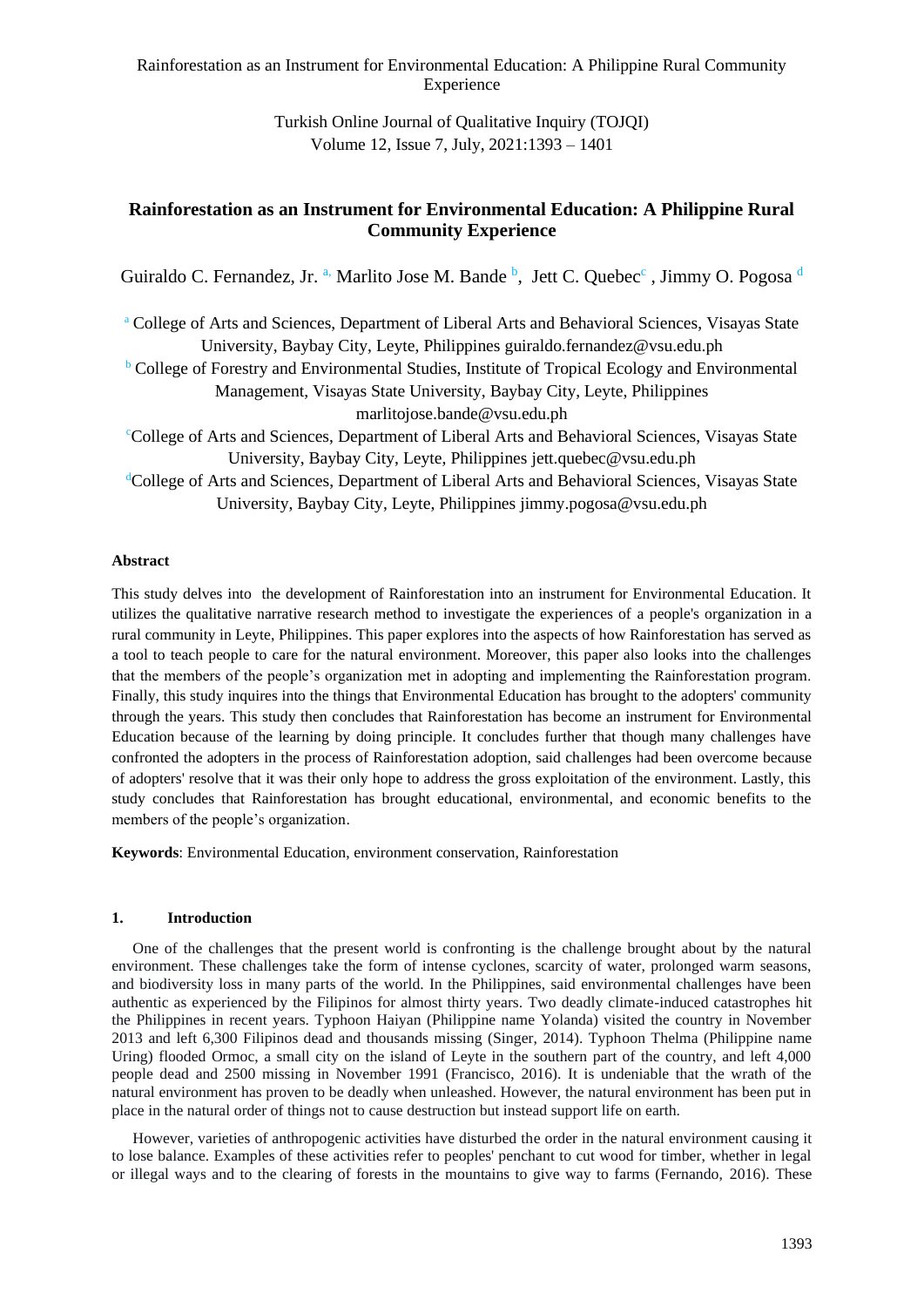activities are rampant in the Philippines, considering that the country has an agricultural economy in the global south. In these countries, environmental abuses, graft, and corruption abound. These countries are the least developed and have struggling economies (Steger et al., 2014). Hence, the Philippines' natural environment has to be protected; otherwise, there will be less or nothing left for the next generation to enjoy. Nevertheless, with the presence of rampant graft and corruption in the country, protecting the natural environment has been done most efficiently. One of the efficient ways to prevent further environmental destruction in the Philippines is through education --- Environmental Education to be specific.

Through the years, Environmental Education has manifested social and political engagements that have sprouted from its original aim of conservation based on sound scientific data. However, it has seemingly evolved into a call for people to address notions relating to sustainable development, resiliency, and sustainability (Hursh et al., 2015). Nevertheless, one has to note that Environmental Education's essence is grounded on its aim to capacitate people to arrive at a holistic understanding of the natural environment's significance. It, therefore, creates, in people's consciousness, an awareness of the intricate relationship between Mother Nature and people's sociopolitical activities. It thereby encourages people to develop a sense of responsibility and solidarity among them (United Nations Environment Programme, 1978).

Moreover, Environmental Education's agenda focuses on empowering the most considerable number of people to decipher the natural environment's significance to people's lives and the challenges that the environment has been confronting for quite some time now. To add to this, Environmental Education also enables people to acquire the necessary skills, knowledge, and commitment to work individually or as members of a group. It also capacitates them to seek solutions for current environmental problems and come up with measures to prevent new ones from emerging (Touloumis& Smith, 2018). Hence, educating to save the natural environment could be a communal or an individual effort. People should work together in order for Environmental Education to achieve its intended end.

In the Philippines, Environmental Education needs to be cascaded and facilitated to the residents of marginalized rural areas. For one, these people are living closely with the natural environment. Hence, when people do something against the well-being of Mother Nature, they either are involved or are affected by the consequences of such acts. According to the study of Compendio and Bande (2017), several environmental cases of abuse have persisted in many forested rural communities in the Philippines. With this, it is proper to say that people living in rural communities have high potentials to be agents of protecting the natural environment. They are living in the frontiers of the remaining natural resources of the country. Hence, they must be mobilized to fight against environmental destruction.

After all, environmental education can fight environmental destruction. It is a potent weapon to address the problems of environmental degradation in the Philippine countrysides. For one, Environmental Education teaches people how the natural environment works. It makes them understand that living organisms interact with each other in order for them to live sustainably. Second, Environmental Education enables people to delve into issues that concern the natural environment, come up with rational solutions to address environmental problems, and take measures to improve Mother Nature's well-being (Eneji et al, 2017).

Sometime in the 1990s, the Visayas State University, a government-owned institution of higher learning in the Philippines, initiated Rainforestation. It was a reforestation innovation designed to rehabilitate degraded lands by enabling people to plant native tree species in forest restoration activities. Dr. Paciencia Milan, a Biology professor, with the help of Dr. Josef Margraf of the Philippine-German Applied Tropical Ecology, started the project in the early 1990s. Rainforestation aimed to improve the lives of the people in Philippine rural communities. It promoted the conservation of the remaining forest cover in the area, biodiversity rehabilitation, and the development of a closed canopy and high diversity forest farming system (Fernandez & Bande, 2019).

Since its dissemination and implementation in the 1990s, Rainforestation had been subjected to several studies to find out the veracity of its earlier claim that it was a practical innovation for nature conservation. The belief that Rainforestation could also alleviate farmers' lives who opted to adopt Rainforestation had also been delved into. For Milan et al. (2011), Rainforestation was not only conceptualized to highlight the importance of the use of native trees in forest restoration. It also gave significant shreds of evidence that using exotic trees in reforestation activities were not very suitable in the Philippines. Aside from that, this study also introduced ideas on proper land use management that focused on protecting a community's watershed areas to Rainforestation adopters. It covered the aspects of the restoration of heavily exploited rivers, protection of wildlife habitat, and greening areas where a significant number of people live.

Moreover, the study of Milan and Asio (2002) claimed that Rainforestation as a reforestation strategy had greatly improved soil fertility in non-arable lands planted with native trees. This study's claim collaborated with the results of Pinho et al. (2012) that stressed that a variety of native tree species planted in denuded lands led to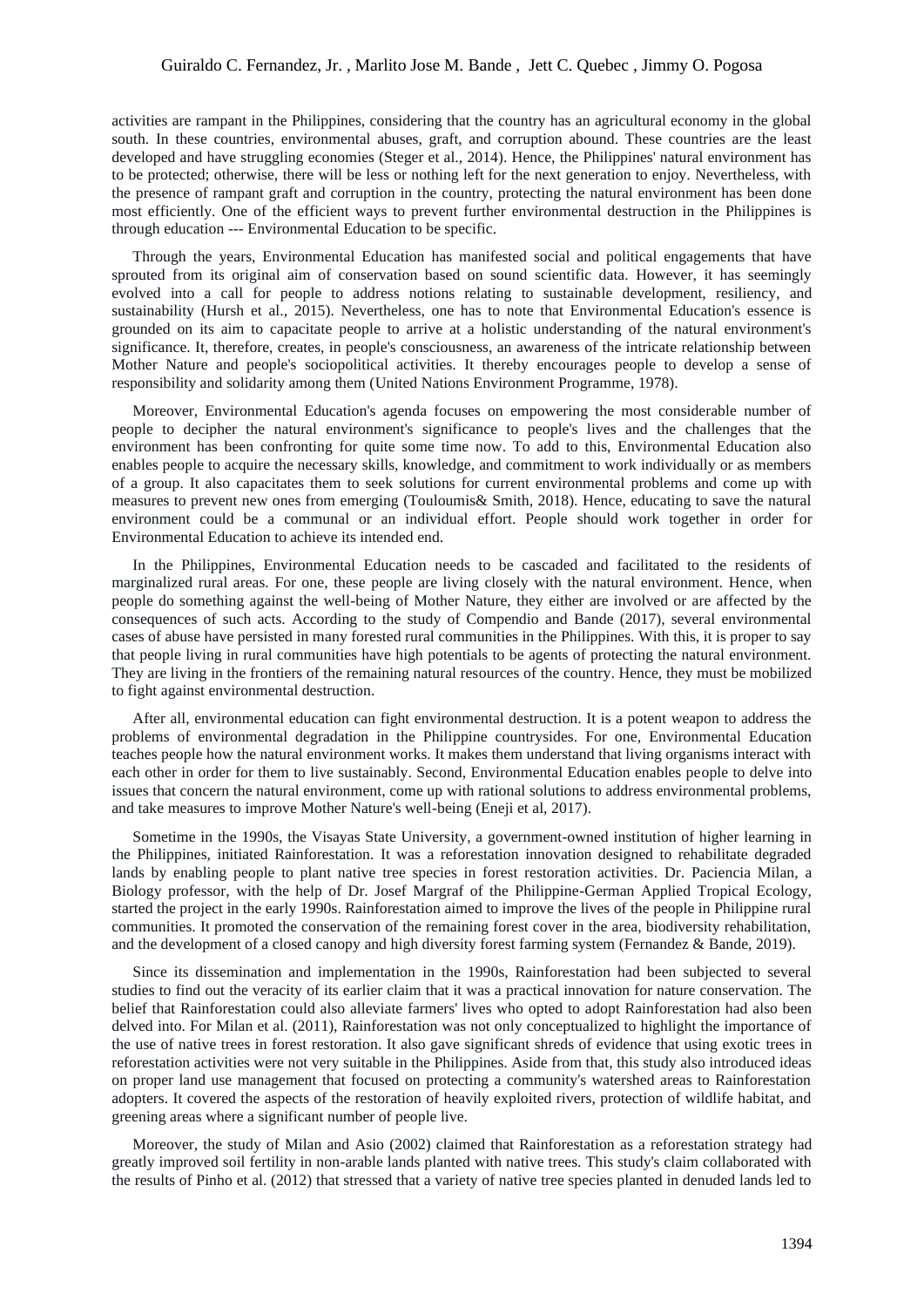the improvement of soil fertility. The leaves from the different species of native trees that fell on the ground had increased the area's organic matter, which significantly improved the land's richness. Hence, the study of Pinho et al. (2012) validated Milan and Asio's (2002) claim that Rainforestation was effective in restoring soil fertility aside from its being a conservation innovation (Fernandez & Bande, 2019). With these claims at hand, Rainforestation made it possible to alleviate people's lives since fertile soil made the land conducive to farming. With fertile soil, farmers would have bountiful harvests that had many times translated into better income.

Furthermore, Goltenboth (2011) has manifested that Rainforestation is also a helpful tool to mitigate the effects of climate change in the humid tropics where the Philippines is situated. This study has also agreed to one of the findings of Milan et al. (2011), which stresses that Rainforestation could also protect a community's watershed areas. The roots of the native trees naturally serve as nutrient traps and are instrumental in nitrogenfixing. Aside from that, Rainforestation also can provide critical ecological functions. For Goltenboth (2011), Rainforestation has been a sustainable conservation innovation considering the environmental and social impacts of Rainforestation adoption. For one, it enables adopters to have enough water supply during prolonged dry spells because of Rainforestation's ability to safeguard watershed areas. As most of the Rainforestation adopters are farmers, the availability of water for most of the year enables them to till their lands for a longer time, enabling them to make ends meet at the end of the day. Hence, Rainforestation has improved the lives of its adopters by enabling them to reap the good things that Mother Nature has given them. This is the result of their efforts in taking care of the natural environment. Nevertheless, said studies have failed to recognize that Rainforestation has also become a means of educating the adopters of the importance of the natural environment to their lives.

Rainforestation as an instrument for Environmental Education is not a far fetch idea. After all, Rainforestation's goal of giving its adopters an awareness of the need to protect what is left of the natural environment coincides with the five objectives of Environmental Education. The first objective aims to help people arrive at a holistic understanding of the natural environment's essence and the challenges that are confronting it. The second objective zeroes in on the aspect that enables people to attain the significant experience of the workings of the natural environment and understand the perennial harms that are associated with it. The third objective aims to help people develop a sense of love, importance, and concern for the natural environment. It motivates them to get involved in activities geared toward environmental protection and conservation. The fourth objective aims to equip people with the ability to recognize environmental problems and the capacity to come up with solutions to address such problems. The fifth objective targets to give people the opportune space to enable them to be personally involved in attaining practical answers to the more pressing questions concerning the well-being of the natural environment(Biedenweg et al., 2013).

For this paper's purpose, this study would delve into the experiences of a people's organization in a rural agricultural community in the Philippines. This people's organization had adopted Rainforestation since the earliest stage of its dissemination and implementation in the 1990s. This people's organization is the Cienda San Vicente Farmers Association (CSVFA) of Barangay Kilim, Baybay City, Leyte. This paper explores Rainforestation's evolution into a tool for Environmental Education as experienced by the members of CSVFA. This paper also investigates the challenges that the adopters' met in adopting the Rainforestation program in the early stage of its implementation. Lastly, this study also inquires into the things that Environmental Education, as a result of Rainforestation adoption, has brought to the adopters' community through the years. This study finds its relevance concerning the thrust of protecting what is left of the natural environment in the Philippines. The experiences of the respondents of this study would hopefully inspire the readers of this paper also to do their share of protecting Mother Nature.

#### **2. MATERIALS AND METHODS**

In the thrust to understand the aspects of how Rainforestation has served as an instrument for environmental education, this study makes use of the narrative qualitative research method. For this study, this paper follows Susan Chase's narrative framework. The said method reflects and makes sense of experiences to understand the connections among people's actions, things, and happenings. It makes people understand meanings linked with the results of human activities and events with time (Chase et al., 2018). This study would delve on stories or narrations on how the respondents have construed Rainforestation as an instrument for Environmental Education. Thus, this study explicitly employs the narrative of change method. The said method analyzes respondents' narrations of experiences and events to show how said narratives manifest themes associated to change (Bau, 2018). Nevertheless, since this study only considers selected individuals, purposive sampling is utilized. This sampling method fits well in achieving the objectives of this study since the chosen respondents are very involved and are familiar with the Rainforestation program from the very start. This study's respondents also belong to the same community in a rural area in the Philippines.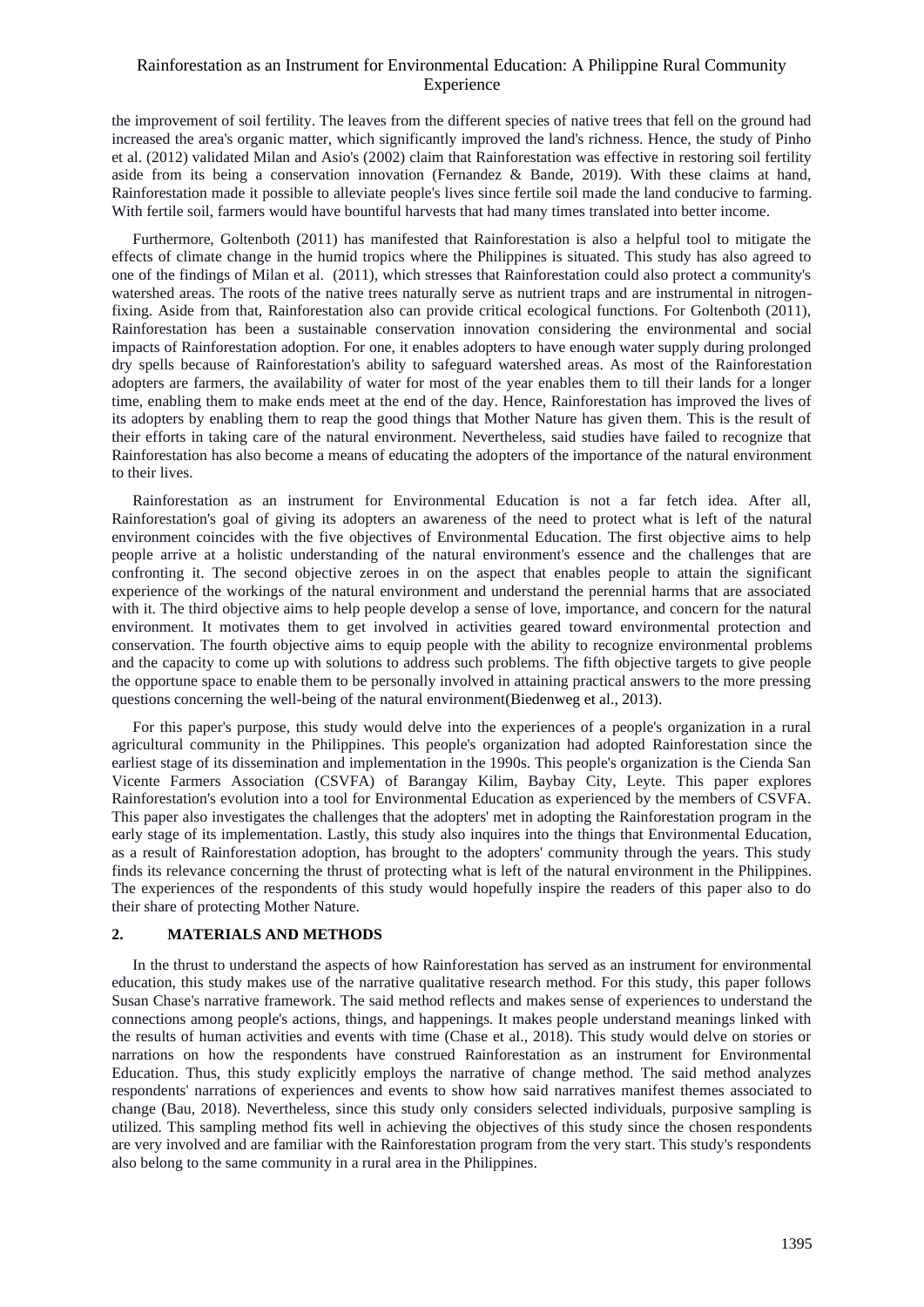In the conduct of this study, the researchers asked permission from the selected CSVFA members whether they would agree to serve as this study's respondents. Fortunately, all of them agreed to the researchers' request. They expressed their willingness to share their thoughts about their experiences and views on Rainforestation adoption's effects on their lives. Moreover, this study's respondents also agreed to be interviewed in their most preferred time and place. Since most of the respondents were farmers, the researchers used the vernacular during the interviews since it was the language that the respondents were very comfortable with. Furthermore, during the conduct of the key informant interviews (KII), the researchers also asked the respondents whether they could digitally record the conduct of the interviews to which the respondents also agreed. It was of great advantage to the researchers because, during the interviews, the researchers focused on the respondents. With this, the researchers were able to take notes, recorded, and observed the respondents' voices and their total behaviors during the activity.

The researchers analyze the data collected through the recordings and notes from the interviews. From there, they start to recognize emerging themes significant to the organization of the respondents' experiences. Aside from that, the researchers also ascertained the trustworthiness of the data's interpretation. Since the narrative of change method is a qualitative research method, this study had gone through several KII sessions for the data validation and clarification. The researchers would present the final draft of the paper to the respondents for their assessment. Lastly, consent to publish the respondents' answers during the KII sessions had also been given to the researchers by the respondents themselves.

#### **3. RESULTS AND DISCUSSIONS**

#### **The Evolution of Rainforestation into an Instrument for Environmental Education.**

**The Learning by Doing Principle.** Rainforestation's evolution as a means for Environmental Education came as a result of the principle of "learning by doing." After experiencing the adverse effects of a degraded environment in their rural community, CSVFA decided to adopt Rainforestation to rehabilitate degraded lands because of the undesirable anthropogenic activities in the vicinity of their community. As pioneering Rainforestation adopters, the CSVFA members did not only plant Philippine native trees in denuded lands. They also volunteered and trained to be deputized forest wardens. It empowered them to stop and catch people involved in illegal logging activities, poisoning freshwater fish in the rivers, sand and gravel quarrying, and wildlife poaching(Bande et al., 2016). These experiences had given the adopters two significant lessons. First, the CSVFA members realized that conservation may be a tedious task yet very doable. Second, they also realize that many people tend to exploit the natural environment grossly. Hence, they needed to protect Mother Nature; otherwise, there would be nothing left for future generations.

In this sense, through the "learning by doing" principle, Rainforestation became an instrument for Environmental Education. It was evident that the adopters learned of the importance of the natural environment to people's lives from their own experience and not from books or other sources. According to Victoriano Catalan, one of CSVFA member and officer:

"After we formed ourselves into a people's organization, we were introduced to Rainforestation, where we were taught to make our nursery. Without the rigors of formal scientific training, we successfully established our nursery with native tree seedlings because we were made to make the nursery ourselves. Our trainers enabled us to engage in hands-on activities in nursery establishment. In other words, we made our hands dirty. We knew what it felt and what it took to make our first steps toward environment conservation. After that, we established our Rainforestation demonstration site and cared for the well-being of the native trees planted. Aside from that, many of us also volunteered to be deputized forest wardens. We found it necessary to protect what was left of the already over-exploited natural resources in our community. With that, we were given hope that we could still make things right concerning the well-being of our last remaining natural resources".

Moreover, through learning by doing principle, Environmental Education enabled adopters to look at things in broader perspectives consistently. On the one hand, essential acts such as collaboration, one's responsibilities, the ability to do something, and awareness of persisting conflicts had been thoroughly taken into consideration. On the other hand, it had enabled individuals to freely choose the best course of action in dealing with possible chances and securing support availability (Block et al., 2016). The CSVFA Rainforestation adopters practiced these things. They collaborated with the other members of the organization when they made themselves available for hands-on training and as commissioned forest wardens. They took their responsibilities by heart and reflected on things that required their involvement in matters of making decisions. They made themselves flexible by balancing their task as their families' breadwinners and as guardians of the environment. Rainforestation educated the CSVFA members to conserve and protect their existing natural resources. As AgustinoValenzona, a member and officer of CSVFA, had it: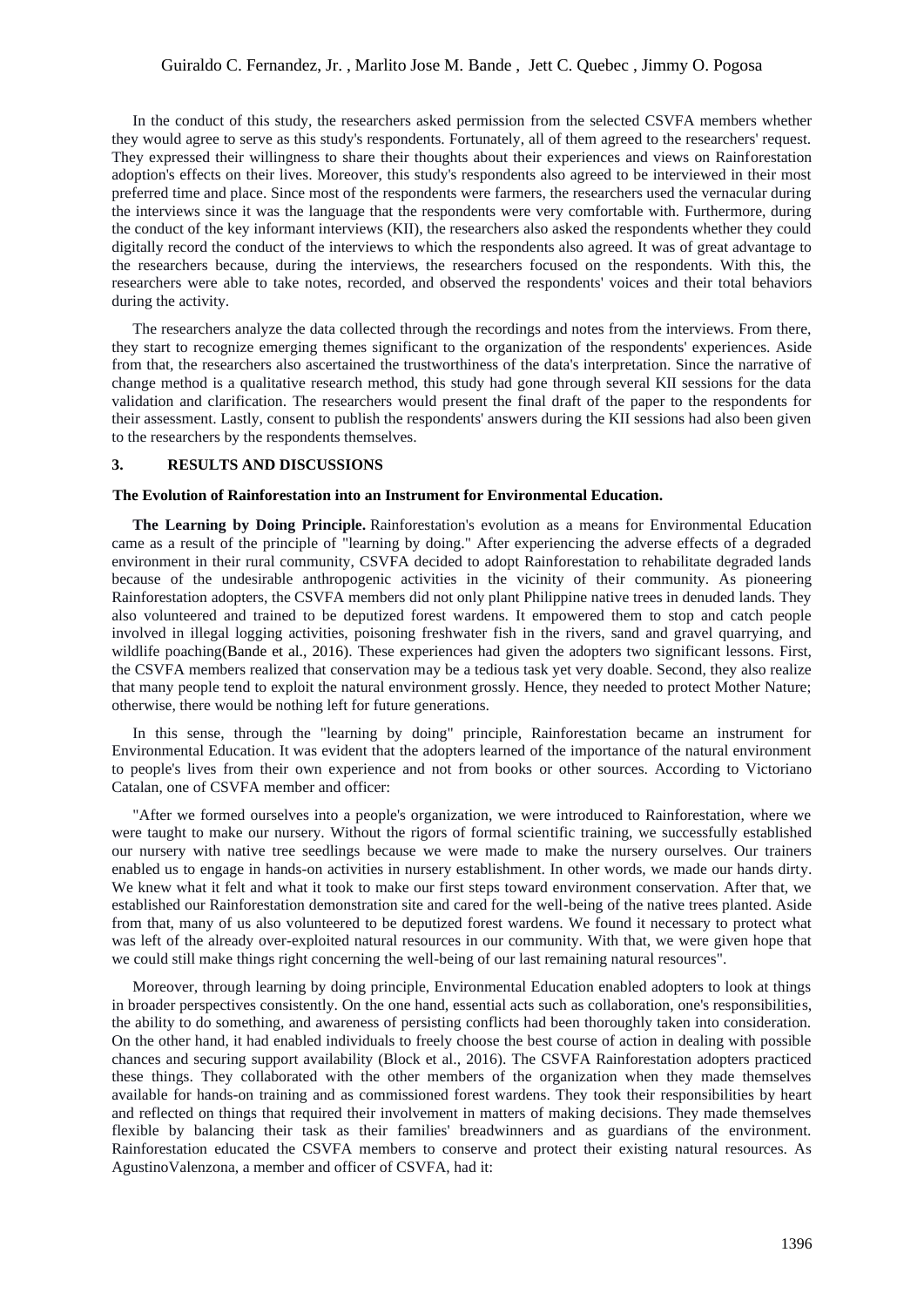"Had I not engaged myself in Rainforestation, I would view the natural environment as an object where human beings could do anything they wish. However, I realized that the relationship between human beings and Mother Nature had always been reciprocal. With Rainforestation adoption, one of the reflections that I had arrived at was that humans instigated the conflicts between them and the natural environment. Hence, humans must also be the ones to resolve such conflicts. Such conflicts might be difficult to resolve. However, they were not impossible to attain. I learned these things because of my experience in Rainforestation adoption and as a deputized forest warden".

Hence, Rainforestation inculcated Environmental Education into the hearts and minds of the CSVFA members. As Rainforestation adopters and deputized forest wardens, the CSVFA members had acquired an awareness of the natural environment's susceptibility and the challenges that had confronted it. With these values of seriously taking care of the natural environment and the quest to be part of environmental protection and improvement may have developed in the consciousness of the people concerned (Biedenweg et al., 2013). In this case, the CSVFA members.

**Family Membership Scheme.** The way Rainforestation had transformed itself as a potent means for Environmental Education also came as a result of the CSVFA members' notion of a family membership. With a family membership, every family member should do something for the well-being of the Rainforestation project. In this aspect, each family had acquired a sense of ownership of the Rainforestation project itself. As a result, the younger family members learned the basics of environmental conservation. They did their task either by helping their parents take care of the native trees or doing the tasks themselves in the establishment of the Rainforestation site. As Bernie Tabaranza, a son of a pioneering CSVFA pioneering adopter, recalled:

"Upon the establishment of the Rainforestation project, my fellow children and I were made to take care of the native tree seedlings planted in the Rainforestation site. It gave my fellow children and me a sense of ownership towards the Rainforestation site since we were involved in its establishment. Hence, not only my father and mother were involved in Rainforestation adoption but the whole family. In that sense, we learned the basics of environment conservation by helping our parents care for the native trees at an early age similar to household chores".

Moreover, Bernie's claim was also reinforced by the assertion of Engineer Jimmy Pugosa, a faculty member of the Institute of Tropical Ecology and Environmental Management at Visayas State University in the Philippines. Engr. Pugosa's parents were also pioneering members of CSVFA. He recounted that he also took part in chores related to the care and maintenance of the Rainforestation site during his childhood years. As Engr. Pugosa recounted:

"I learned to value the natural environment's significance to human lives when my parents got me involved in the Rainforestation project. As a family member, I was expected to do things for the well-being of the Rainforestation site since our family was part of it. Since I experienced first-hand the things required to make trees grow healthy and keep them in top form, it became natural for me to feel for Mother Nature. My involvement in the Rainforestation project taught me to love the natural environment and be aware of its importance to humankind".

With family membership practiced among the CSVFA Rainforestation adopters, young children's involvement in caring for the native trees was already part of Environmental Education. Children's involvement in doing tasks in the implementation and maintenance of the Rainforestation project were characteristics of two objectives of Environmental Education. First, it equipped children to develop the ability to recognize things that may damage the well-being of the environment. Second, it provided children the opportunity to be actively involved in arriving at their solutions to address environmental problems (Biedenweg et al., 2013).

**Visual Aid for Environmental Education.** All these years, the CSVFA Rainforestation site has served as a learning site for students in nature conservation, scholars in environmental science, environmental management, and environmental studies. Not only that, the CSVFA Rainforestation site has also served as a training ground for farmers who want to go into sustainable agriculture and Rainforestation adopters themselves. These things have demonstrated that the presence of vibrant native trees in the Rainforestation site has also served as the best visual aid for Environmental Education. The Rainforestation site's presence could attract attention from learners and arouse curiosity among them. It could lead to their development of knowledge, positive attitudes, and behaviors towards problems concerning the environment and the means to address such problems (Bozdogan, 2011). According to Dr. Marlito Bande, CSVFA's former community organizer:

"The CVSFA Rainforestation site has been very instrumental in convincing scholars, students, farmers, and people to go on with their intentions to save and conserve what are left in nature. Scholars and students not only from the Philippines but from other parts of the world such as Europe, North and South America, Oceana, and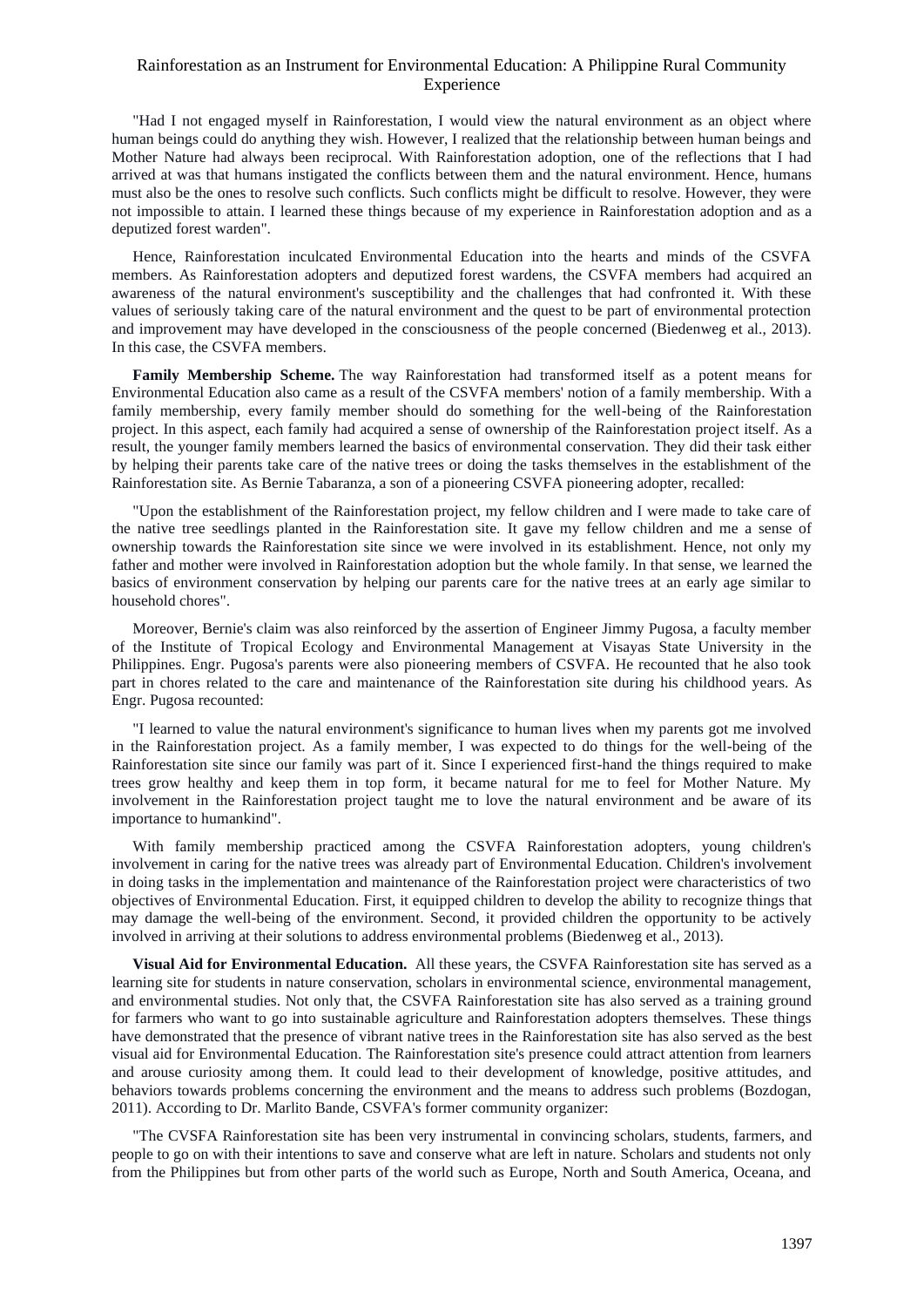of course, Asia have come to study in the CSVFA Rainforestation site. They have come up with new knowledge in their quest to enhance environmental conservation. Above all, the Rainforestation site has inspired people from all walks of life".

#### **Challenges Met in the Implementation Stage of Rainforestation Adoption.**

**Economic Viability.** One of the challenges of Rainforestation adoption was its economic viability. The question on whether or not Rainforestation was a sustainable conservation method made the adopters took a gamble in believing in the sustainability of Rainforestation. After all, during those times, the remaining natural resources in their community were already grossly exploited, and Rainforestation was the only thing that gave them a practical option. As farmers, the CSVFA members may have known from experience that if they could bring back the essence of the natural environment in their community into its pre-grossly exploited state, they could also bring back the experience of reaping the most out of their efforts in their farming activities.

**Willingness to Take the Risk.** Another challenge met was the willingness of the adopters to do what it took in order for them to establish a Rainforestation site. Considering that the adopters were farmers, one of the dilemmas that the farmers faced was to contribute to the project by heart despite their current work. Nevertheless, as tillers of the land, the CSVFA members were aware that their lives were intertwined with the natural environment. For them, committing to care for the natural environment to bring back its essence into the times where it could still provide them with the things they need was a risk worth taking.

**The Uncertainty of the Promise of Rainforestation.** With all these challenges present, the most significant challenge that confronted the adopters during the early years of Rainforestation implementation was the certainty of the results promised by Rainforestation. Though Rainforestation was based on proper scientific research, the adopters who were ordinary farmers found it difficult to comprehend the projected promising results based on calculated research. For the farmer Rainforestation adopters, it was more of a gamble that they had to take necessarily. According to Florencio Tabaranza, a pioneering adopter and current CSVFA officer:

"When we adopted Rainforestation, it was more of a gamble for us since we did not know what will happen after the implementation. Though we were told by the researchers from Visayas State University that Rainforestation was based on sound scientific research, it did not make sense to us at that time. As farmers, we did not have the education to comprehend what they were telling us. We just took the risk, adopted and pinned our hopes in Rainforestation because it was our very viable hope during that time".

The Things Acquired from Rainforestation Adoption.

**Educational Benefits.** Through the years, the CSVFA Rainforestation site has educated its adopters of the natural environment's significance to human lives. As the CVSFA Rainforestation site has inspired a significant number of new Rainforestation adopters, the number of people educated on the importance of the natural environment has also increased. Moreover, as the Rainforestation site has also served as a demonstration site for environment conservation, the site also served as a very viable and realistic visual aid available to demonstrate that nature conservation is a very doable thing.

**Environmental Benefits.** Years after Rainforestation implementation, the CSVFA Rainforestation adopters had noticed that birds were returning, and there was a noticeable increase of edible freshwater fish in their river. The adopters had the freedom to catch them for their consumption. Aside from that, the adopters also noticed that water from the river was already available for most of the year, which enabled them to farm consistently (Fernandez & Bande, 2018). According to Lita Paraiso, a pioneering member of CSVFA:

"A few years after we took care of the environment through Rainforestation adoption, we noticed that Mother Nature had been more merciful to us. For instance, nature provided us fish in the river that gave us sumptuous viand for free".

**Economic Benefits.** The environmental benefits enjoyed by the Rainforestation adopters also boiled down to economic benefits. Since the river had already been rehabilitated from gross exploitation, the adopters were able to engage in freshwater aquaculture. According to Compendio and Bande (2017), this was made possible because of the clean water in the community's river resulting from the adopters' forest restoration efforts. With this, the adopters were able to sell the surplus of their harvest that allowed them to have income. This was already in addition to the fact that the adopters had been given a chance to farm for the significant parts of the year because of the availability of clean water from their river.

Moreover, the study of Fernandez and Bande (2018) also mentioned that CSVFA had also economically benefitted by going into government and private contracts to raise and supply native tree seedlings for reforestation purposes. It enabled them to acquire income by the hundreds of thousands in Philippine peso. For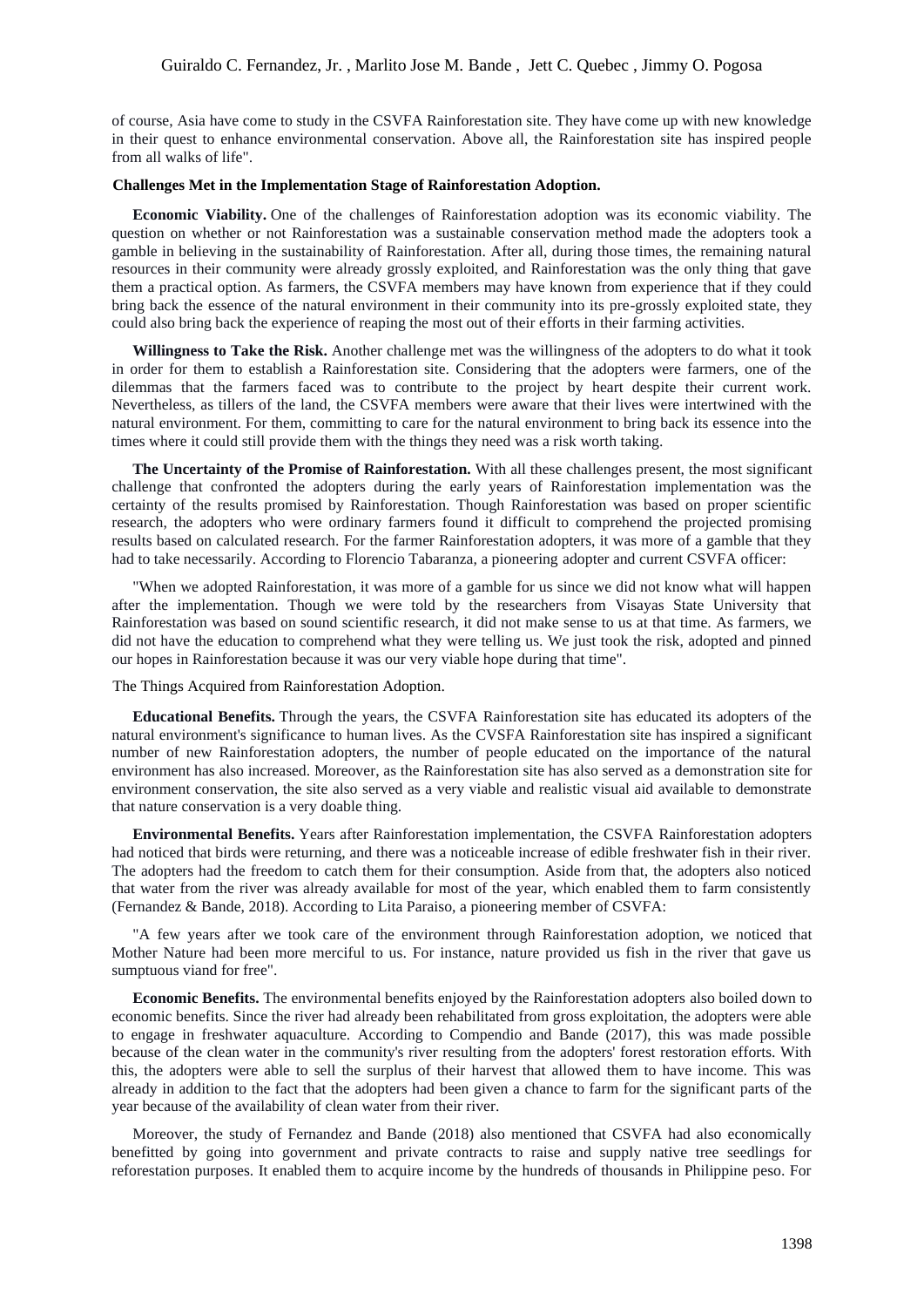instance, CSVFA was commissioned by the Department of Environment and Natural Resources (DENR) of the Philippines to raise native tree seedlings for the agency's National Greening Program (NGP) in 2011. Not only that, CSVFA also had a contract to raise native tree seedlings for forest restoration with Del Monte Corporation – Philippines way before the NGP contract. The said engagement had also given CSVFA to obtain income by the thousands of pesos. Looking at what the CSVFA Rainforestation adopters had experienced, it was quite evident that people had also economically benefited from activities geared towards environment conservation.

#### **4. CONCLUSIONS**

This study concludes that from being an environmental conservation innovation, Rainforestation has evolved into an instrument for Environmental Education through CSVFA's thrust to adopt Rainforestation. The principle of "learning by doing" enables the Rainforestation adopters to be educated on the importance of the natural environment as they implement their Rainforestation site and serve as forest wardens at the same time. It manifests the fulfillment of Environmental Education's goal of helping people arrive at a holistic understanding of the essence of the natural environment and the challenges that are confronting it. This has given the adopters the opportune space that enables them to attain significant experiences of the workings of the natural environment and understand the perennial harms that are associated with it (Biedenweg et al., 2013).

This study also concludes that the family membership scheme in Rainforestation adoption has also strengthened this study's claim that Rainforestation has served as an instrument for Environmental Education. It enabled the adopters' whole family, including children, to be involved in the implementation and maintenance of the Rainforestation site, thereby inculcating the hearts and consciousness of the children a love for nature and awareness that they can do something for the welfare of the natural environment. These give fulfillment to the objectives of Environmental Education that enable people to develop a sense of love, importance, and concern for the natural environment that motivate them to get involved in activities that are geared toward environmental protection and conservation (Biedenweg et al., 2013). Moreover, the family membership scheme also manifests the Environmental Educations goal of equipping people with the ability to recognize environmental problems as well as the capacity to come up with solutions to address such problems. Involving children in their tender age to care for Mother Nature indubitably gives them a sense of involvement with their parents' thrust to care for the natural environment. With this, children are given the occasion to be personally involved in attaining practical answers to the more pressing questions concerning the well-being of the natural environment (Biedenweg et al., 2013).

This study also concludes that a Rainforestation site with the vibrant native trees serves as the best visual aid to educate people that nature conservation is very doable. The Rainforestation site can also serve as a learning site for people who want to delve into nature conservation and scholars in sustainable development, environmental studies, and their allied fields. Furthermore, this study also concludes that the challenges confronting the adopters during the Rainforestation implementation stage have not stopped them from proceeding with their intention of adopting Rainforestation. The adopters have doubted Rainforestation's economic viability, have hesitations about committing to the program, and have been quite uncertain of the projected outcomes of the Rainforestation project. However, they took the risk of adopting Rainforestation since it was their only hope to address the gross exploitation of the natural environment during that time.

Lastly, this study also concludes that Rainforestation has brought educational, environmental, and economic benefits to the adopters. From the experience of the members of CSVFA, said benefits fell in place because they took their share of taking care of Mother Nature through Rainforestation adoption since its implementation in the 1990s. With these benefits at hand, it would be quite essential to note that as far as the CSVFA members are concerned, Rainforestation has taught them that when human beings care for the well-being of the natural environment, it would also give back good things to them in return.

#### **5. ACKNOWLEDGEMENT**

The authors would like to sincerely thank the members of the Cienda San Vicente Farmers Association (CSVFA) for accommodating them during the field work stage of the study. Your insights have greatly shaped the essence of this work. The authors also express great gratitude to President Edgardo E. Tulin, President of Visayas State University, for his all-out support for the Natural Resource Management (NRM) Project Phase II that has provided the authors the opportune space to conduct this research.

#### **References**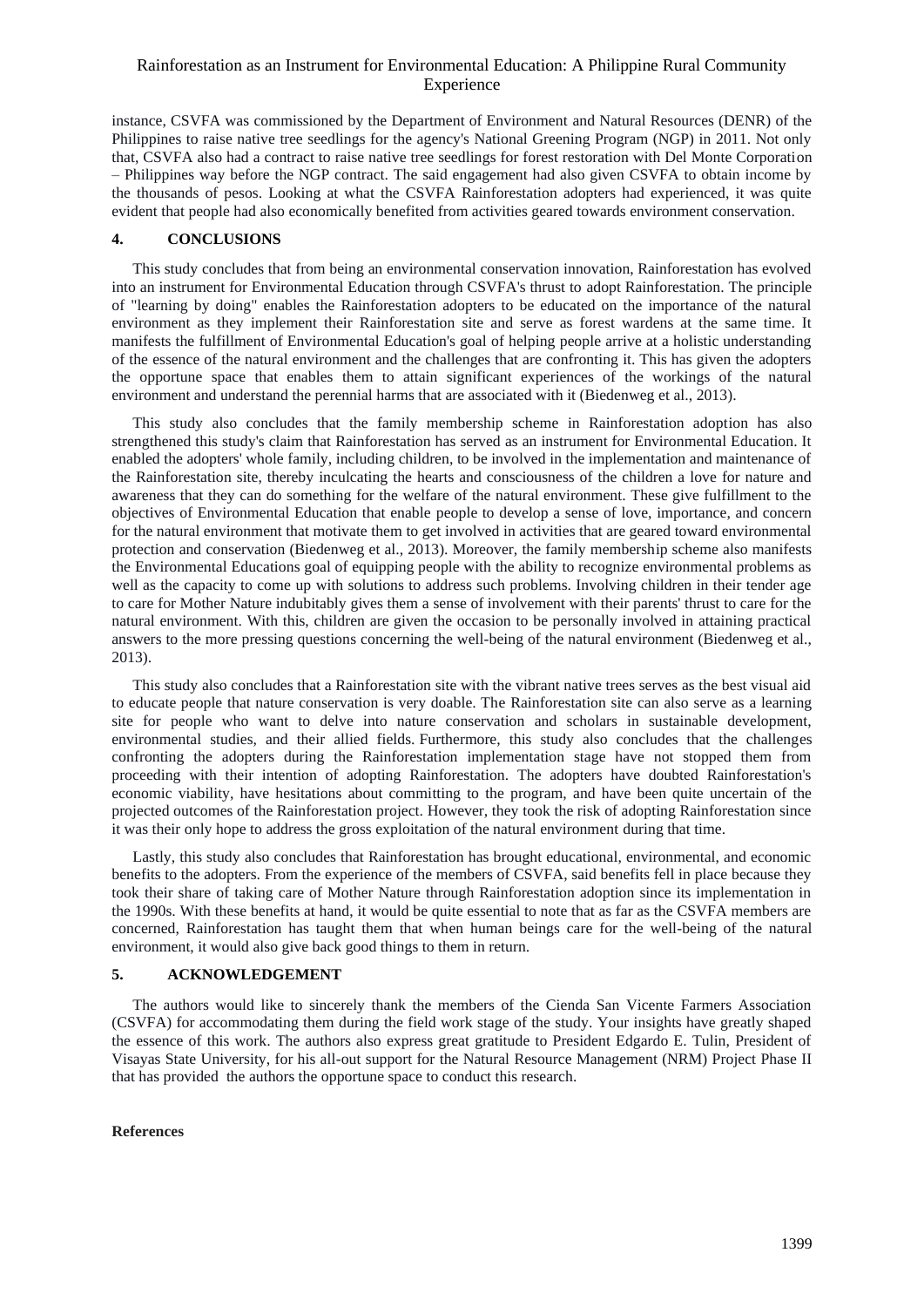- [1] Bande, M., Consunji, H., Bloomfield, G., &Labastilla, P. (2016). Rainforestation Case Study: The Cienda San Vicente Farmers' Association Experience. Yale University and Smithsonian Topical Research Institute.
- [2] Bau, V. (2016). A narrative approach in evaluation: "Narratives of Change Method.". Qualitative Research Journal, 16(4), 374–387. https://doi.org/ 10.1108/QRJ-08-2015-0072
- Biedenweg, K., Monroe, M., & Wojcik, D. (2013). Foundations of Environmental Education. . In M. Monroe & M. Krasny (Eds.), Across the Spectrum: Resources for Environmental Educators (pp. 9–28). chapter, North American Association for Environmental Education.
- [4] Bozdogan, A. E. (2011). The Effects of Instruction with Visual Materials on the Development of Preservice Elementary Teachers' Knowledge and Attitudes towards Global Warming. . The Turkish Online Journal of Educational Technology, 10(2), 218–233.
- [5] Block, M., BraBler, M., Orth, V., Riecke, M., Rodriguez Lopez, J. M., Perino, G., &Lamparter, M. (2016). Dies Oecologicus—How to Foster a Whole Institutional Change with a Student-Led Project as Tipping Point for Sustainable Development at Universities. In W. Leal Filho & P. Pace (Eds.), Teaching Education for Sustainable Development at University Level (pp. 341–355). chapter, Springer International Publishing.
- [6] Chase, S. (2018). The Sage Handbook of Qualitative Research. (D. Denzin & Y. Lincoln, Eds.) (5th ). SAGE Publications, Inc.
- [7] Compendio, S. M., & Bande, M. M. (2017). ). Effectiveness of Community-based Forest Management Program as a Strategy on Forest Restoration in Cienda and San-Vicente, Baybay City, Leyte, Philippines. Asian Journal of Agricultural Extension, Economics, and Sociology, 15(4), 1–20.
- [8] Eneji, , C. O., Akpo, D. M., &Etim, A. E. (2017). Historical Groundwork of Environmental Education. . International Journal of Continuing Education and Development Studies, 3(1), 110–123.
- [9] Fernandez, G. C., & Bande, M. J. M. (2018). Rainforestation Implementation and Durkheim's Notion of Mechanical Solidarity: From the Experiences of the Pioneering Adopters of the Cienda San Vicente Farmers Association in Baybay City, Leyte. Journal of Agriculture and Technology Management,21(1), 8–16.
- [10] Fernandez, G. C., & Bande, M. J. M. (2019). Rainforestation and Sustainable Development:
- [11] The Lived Experience of the Four Individual Adopters from the Visayas Region in the Philippines. Recoletos Multidisciplinary Research Journal, 7(2), 29–46.https://doi.org/10.32871/rmrj1907.02.03
- [12] Fernando, E. (2016). Classifying Natural and Restored Forests Containing Primary, Secondary Growth or Residual Forests (Vol. 3). PANAO Rain Forest Restoration Initiative.
- [13] Francisco, K. (2016, November 6). The 1991 Flash Flood that Devastated Ormoc. Rappler. https://www.rappler.com/newsbreak/flashback/15 1178-look-back-1991-flash-flood-ormoc.
- [14] Goltenboth, F. (2011). Rainforestation Farming An Appropriate and Applied Ecological Approach for Landscape Rehabilitation and Impact Mitigation of Climate Change in the Humid Tropics. Annals of Tropical Research, 33(2), 85–106.
- [15] Hursh, D., Henderson, J., & Greenwood, D. (2015). Environmental education in a neoliberal climate. Environmental Education Research, 21(3), 299–318. https://doi.org/10.1080/13504622.2015.1018141
- [16] Milan, P. P., & Asio, V. (2002, January). Improvement of soil quality in degraded lands through Rainforestation farming. RFRI . http:// www.rainforestation.ph/resources/publications. html.
- [17]
- [18] Milan, P. P., Ceniza, M. J. M., Bande, M. M., &Consunji, H. (2011). Rainforestation: Restoring Philippine Forests For Communities, Biodiversity, and Ecosystem Services. In Contribution of Ecosystem Restoration to the Objectives of the CBD and a Healthy Planet for All People: Abstracts of Posters Presented at the 15th Meeting of the Subsidiary Body on Scientific, Technical and Technological Advice of the Convention on Biological Diversity (Vol. 62, pp. 65–67). essay, Secretariat of the Convention on Biological Diversity.